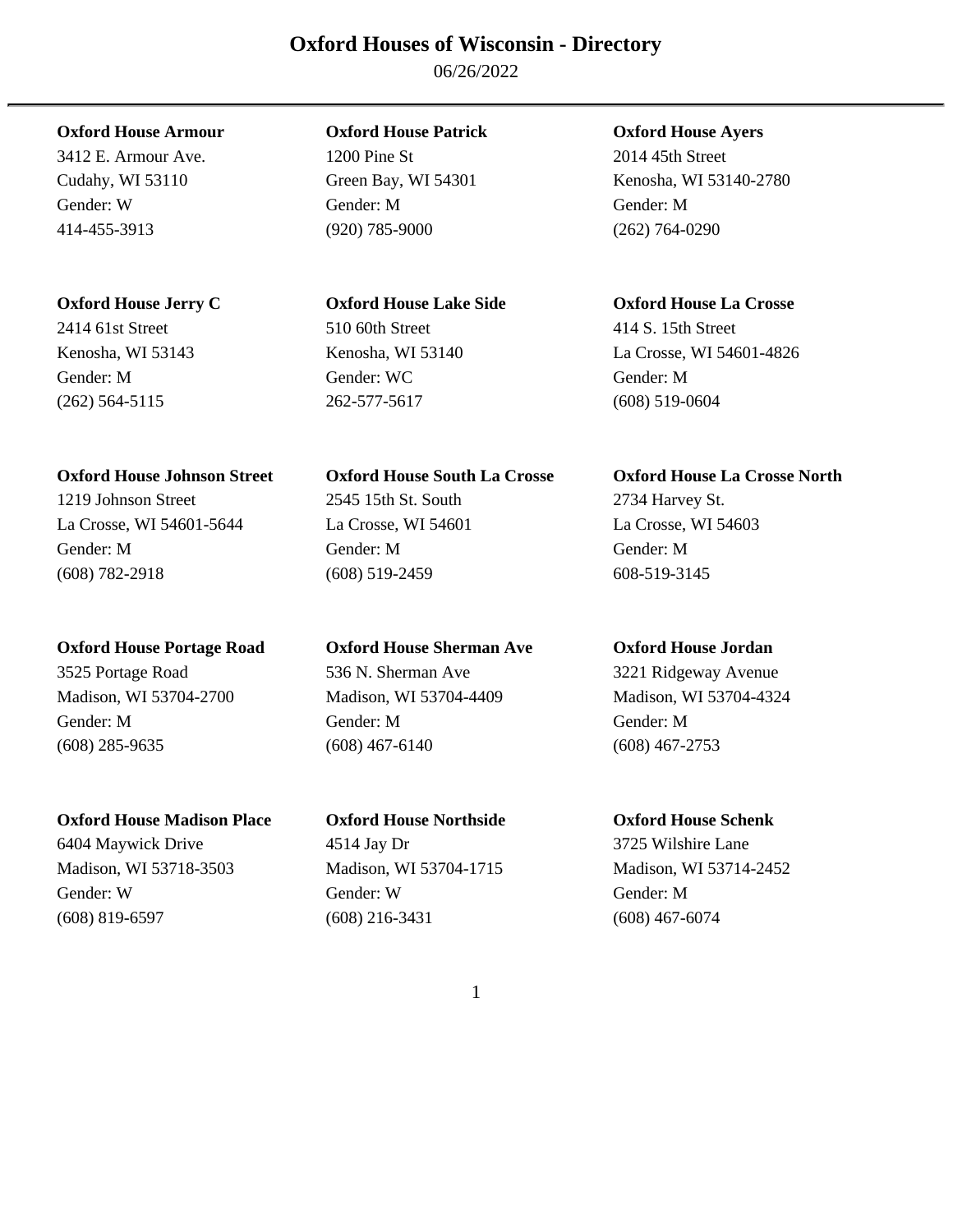### **Oxford Houses of Wisconsin - Directory**

06/26/2022

### **Oxford House Starlight Dr Oxford House Rae Lane Oxford House Havey**

1118 Starlight Dr 2021 Rae Lane 1034 Havey Rd Madison, WI 53711-2727 Madison, WI 53711-4132 Madison, WI 53704 Gender: M Gender: W Gender: M (608) 640-4657 (608) 819-6552 (608) 284-7629

### **Oxford House Milwaukee Oxford House Saveland Park Oxford House Burleigh**

Milwaukee, WI 53210 Milwaukee, WI 53221 Milwaukee, WI 53210 Gender: M Gender: WC Gender: M 414-914-9271 414-509-6601 414-897-7219

### **Oxford House Green Tree Oxford House Cooper Park Oxford House Layton Park**

### **Oxford House Morgandale Oxford House Winnebago Oxford House OK Bluff**

414-488-8100 920-385-0593 715-544-0624

# 2711 N. 68th St 2424 W Leroy Ave 3030 N. 62nd St.

10011 W. Green Tree Rd 5001 S. 18th Street 3325 S. Princeton Ave. Milwaukee, WI 53224 Milwaukee, WI 53221 Milwaukee, WI 53215 Gender: M Gender: M Gender: M 262-323-9426 414-249-5655 414-488-8097

3650 S. 14th Street 1812 Oregon St. 2421 OK Bluff Circle Milwaukee, WI 53221 Oshkosh, WI 54902 Plover, WI 54467 Gender: W Gender: M Gender: M

**Oxford House Joe Prott Oxford House Angie Pio Oxford House Riverside**  1336 Virginia St 1017 Walton Ave. 1400 College Ave Gender: M Gender: WC Gender: M (262) 800-3840 262-583-1045 (715) 544-0132

Racine, WI 53405-2719 Racine, WI 53402 Stevens Point, WI 54481-2826

2